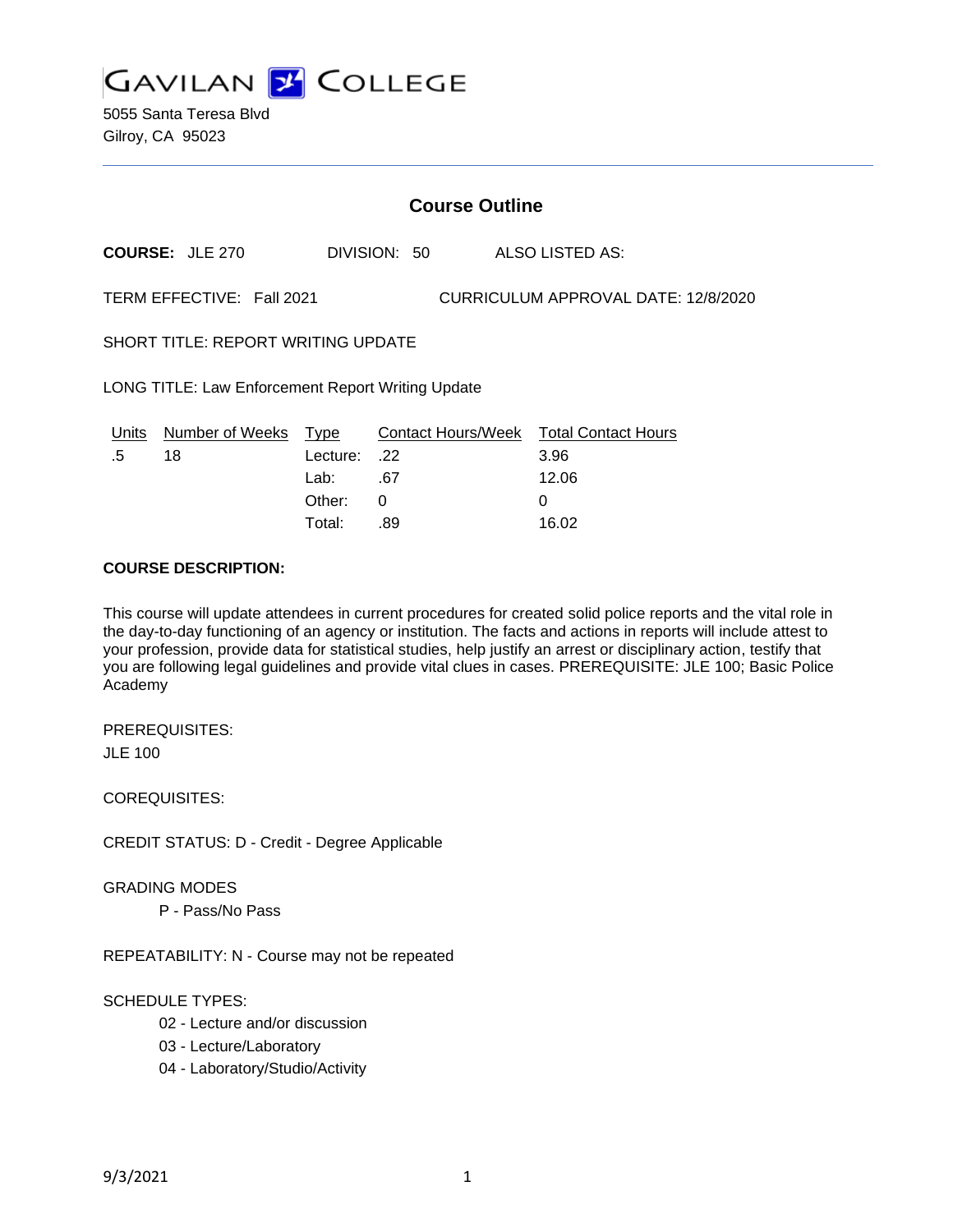# **STUDENT LEARNING OUTCOMES:**

By the end of this course, a student should:

1. Students will identify properly written police reports making sure they have been written with accuracy, objectivity and include a step-by-step account of the events that occurred, and details about the people and places involved.

# **CONTENT, STUDENT PERFORMANCE OBJECTIVES, OUT-OF-CLASS ASSIGNMENTS**

CURRICULUM APPROVAL DATE: 12/8/2020

Lecture Content:

I. ORIENTATION AND REGISTRATION 1 1 HOUR

- A. Pre-test to help identify the requirements for a criminal justice report.
- B. Warm-up activity (Ungraded in-class writing)
- 1. Class will be partnered up for interview and introduction of one another.

2. Free write and identify challenges officers may face while putting together a report (this will be turned in to instructor).

II. WHY IS REPORT WRITING IMPORTANT - (Chapter 1) 1 HOUR

A. Police reports play a vital role in the day-to-day functioning of an agency or institution. The facts and actions in reports will:

- 1. Attest to your profession
- 2. Provide data for statistical studies
- 3. Help justify an arrest or disciplinary action
- 4. Testify that you are following legal guidelines
- 5. Provide vital clues

B. General Definition - -a document on a departmental form and kept as a record. - All reports must be:

- 1. Clear
- 2. Accurate
- 3. Concise
- 4. Factual
- 5. Complete

6. Objective - no personal opinions unless that opinion is professional and called upon for the furtherance of the investigation.

C. Uses and Purposes:

Learning Activity: Open discussion regarding the use and purpose of the following types of reports and how they adhere to the above definition. The discussion should minimally cover:

- 1. Criminal Investigations for ultimately filing criminal complaints or not.
- 2. Statistical Data for crime analysis, trends, locations, and M.O.
- 3. Documentation
- 4. Reference
- 5. Media
- 6. Discuss who uses the reports & the audience
- D. Potential readers of a report:
- 1. Supervisors
- 2. Reporters
- 3. Judges
- 4. District Attorneys
- 5. Defense Attorneys
- 6. Family members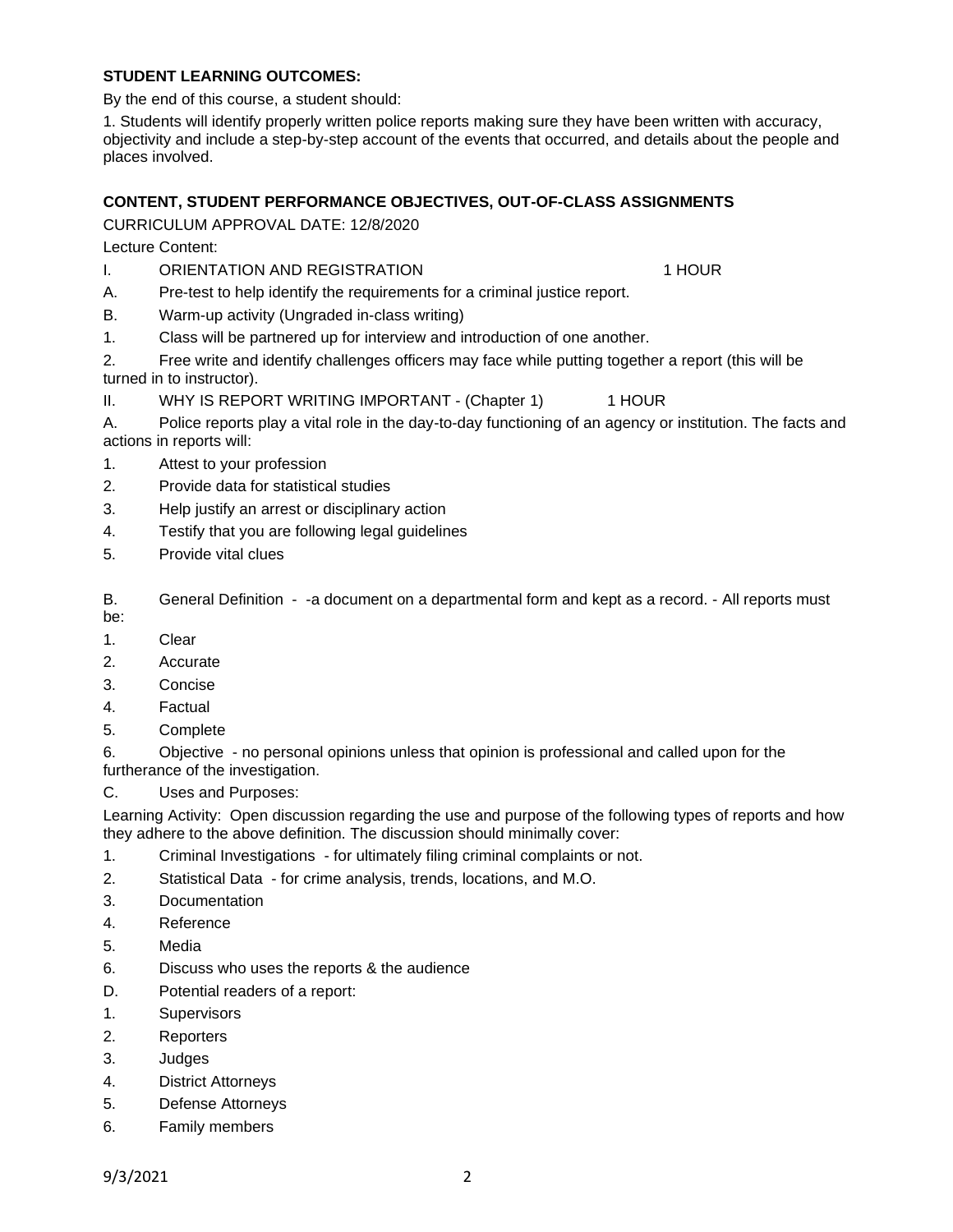- 7. Community leaders
- 8. Researchers
- 9. Government officials
- III. COMMON MISTAKES IN POLICE REPORTS 1 HOUR

Learning Activity: After a review of the 10 common mistakes made while preparing police reports, students will be given in-class quizzes to assess their use and understanding of the following:

- A. Use of periods and commas
- B. Jargon
- C. Passive voice
- D. Misusing capital letters
- E. Misspelling common words
- F. Omitting results of an investigation
- G. When to use a period instead of a comma
- H. Unnecessary words
- I. Use of vague generalizations versus facts
- J. Making assumptions
- K. Fragmented sentences (Chapter 14)
- L. Run on sentences (Chapter 15)

# IV. OVERVIEW OF REPORT WRITING (Chapter 2) 1 HOUR

Learning Activity: Using what they have learned from this chapter, students will evaluate a paragraph from a police report

- A. All reports share common features, and all require these same qualities:
- 1. Accuracy, Brevity, and completeness
- 2. Objectivity
- 3. A step-by-step account of the events that occurred
- 4. Details about the people and places involved
- B. A closer look at two sample reports
- 1. Report for a Police Department
- 2. Report for a Correctional Institution
- C. The stages of Report Writing
- 1. Preparation
- 2. Drafting
- 3. Revising
- D. Underestimated challenges officers face when preparing a police report:
- 1. Blending two sets of stories
- 2. Accurately recalling and recording what parties tell you
- 3. Sifting through conflicting accounts
- 4. Select the information needed for follow-up investigation
- 5. Eliminate bias and emotion from your account
- 6. Justify your actions
- 7. Build a strong case for prosecution and conviction

LAB CONTENT:

V. TYPES OF REPORTS (Chapter 6) 1 HOUR

Learning Activity: Groups will name the various types of reports they are familiar with which will be added to a master list at the front of the room.

- A. List should include:
- 1. Arrest
- 2. Crime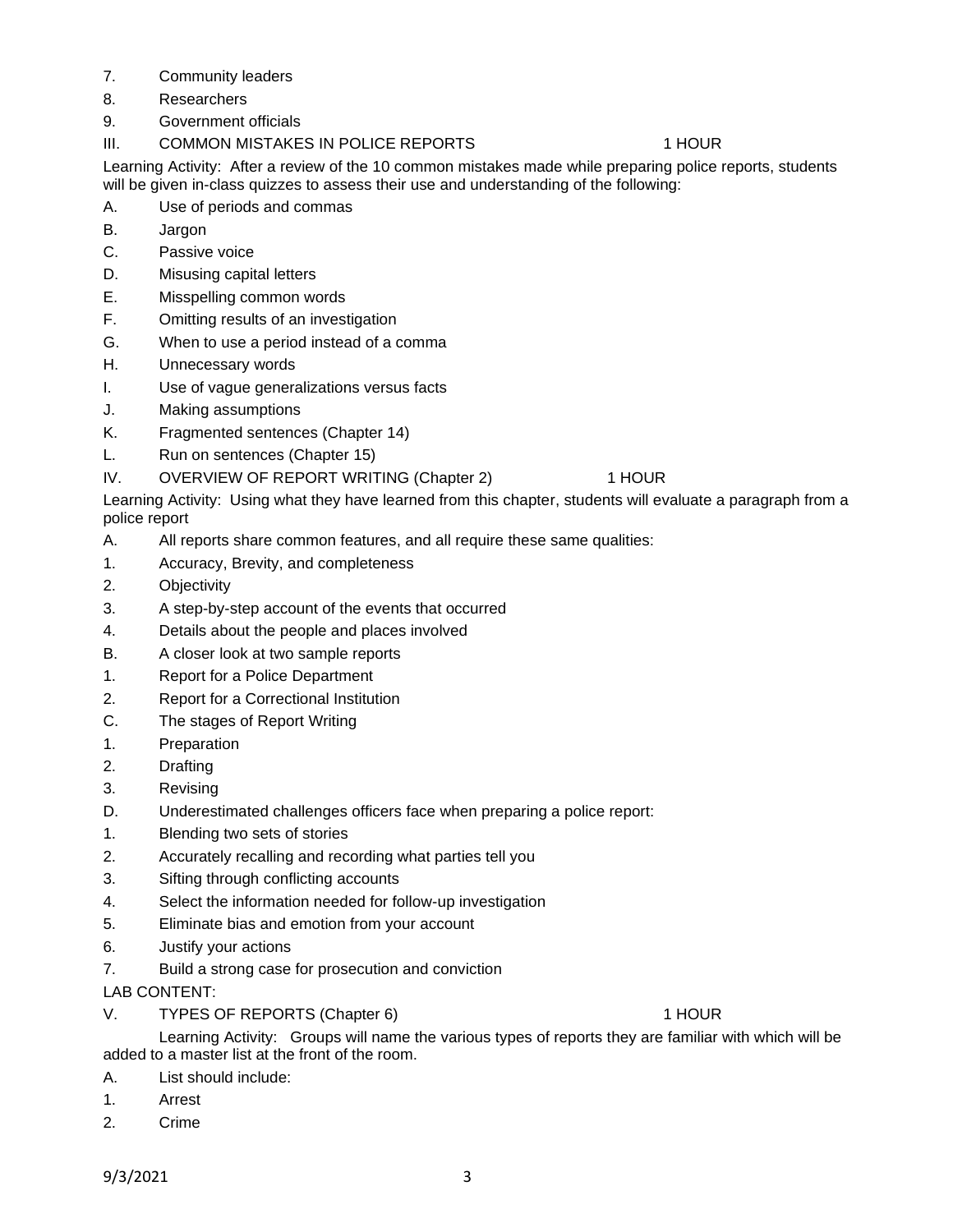- 3. Evidence
- 4. Incident
- 5. Activity
- 6. Memorandum
- 7. Supplemental
- 8. Specific (narcotics intoxication, traffic accident)

B. Despite their variety, reports can generally be classified into four types. When students familiarize themselves with these types of reports with the help of a rubric, they'll have a mental outline from which to use when writing reports. A closer look at the Four Types of police reports:

- 1. Officer records information, no action taken.
- 2. Officers records information and takes action.
- 3. Officer becomes involved in an incident
- 4. Officer self-initiates the activity
- VI. PREPARING TO WRITE A POLICE REPORT (Chapter 3) 1 HOUR

Learning Activity: After review of this chapter, students will take a brief in-class quiz (exercise 3) to assess their understanding of report preparation.

- A. Important guidelines to follow as you prepare to write:
- 1. Be prepared to take notes
- 2. Think about categories
- 3. Think about the type of report you'll be writing
- 4. Train yourself to observe
- 5. Record your information promptly, accurately, and thoroughly
- B. Things to consider when documenting interviews of witnesses, suspects and victims.
- 1. Emotions
- 2. Privacy
- 3. Hearsay
- 4. Use of quotations marks
- 5. Downfall of relying on your memory
- 6. Asking for explanation and clarification
- VII. ORGANIZING A REPORT (Chapter 4)

Students will gain an understanding that police reports, can be challenging to organize. A good report is actually a combination of many groups of information to include the following.

- A. Simplifying the organizational process by training yourself to think in 6 broad categories:
- 1. Officer (you)
- 2. Victims
- 3. Witnesses
- 4. Suspects
- 5. Evidence
- 6. Disposition
- B. Answering the 5 W's of a police report;
- 1. When or how did you get involved? (dispatched/observed or citizen reporter)
- 2. Where were you ? does it matter?
- 3. What did you observe first?
- 4. Who was where?
- 5. Why is generally not an issue unless it is important to motives or M.O.
- C. What steps were taken and in what order?
- 1. Chronological Order most used
- 2. Walk yourself back through it
- 3. Other methodologies -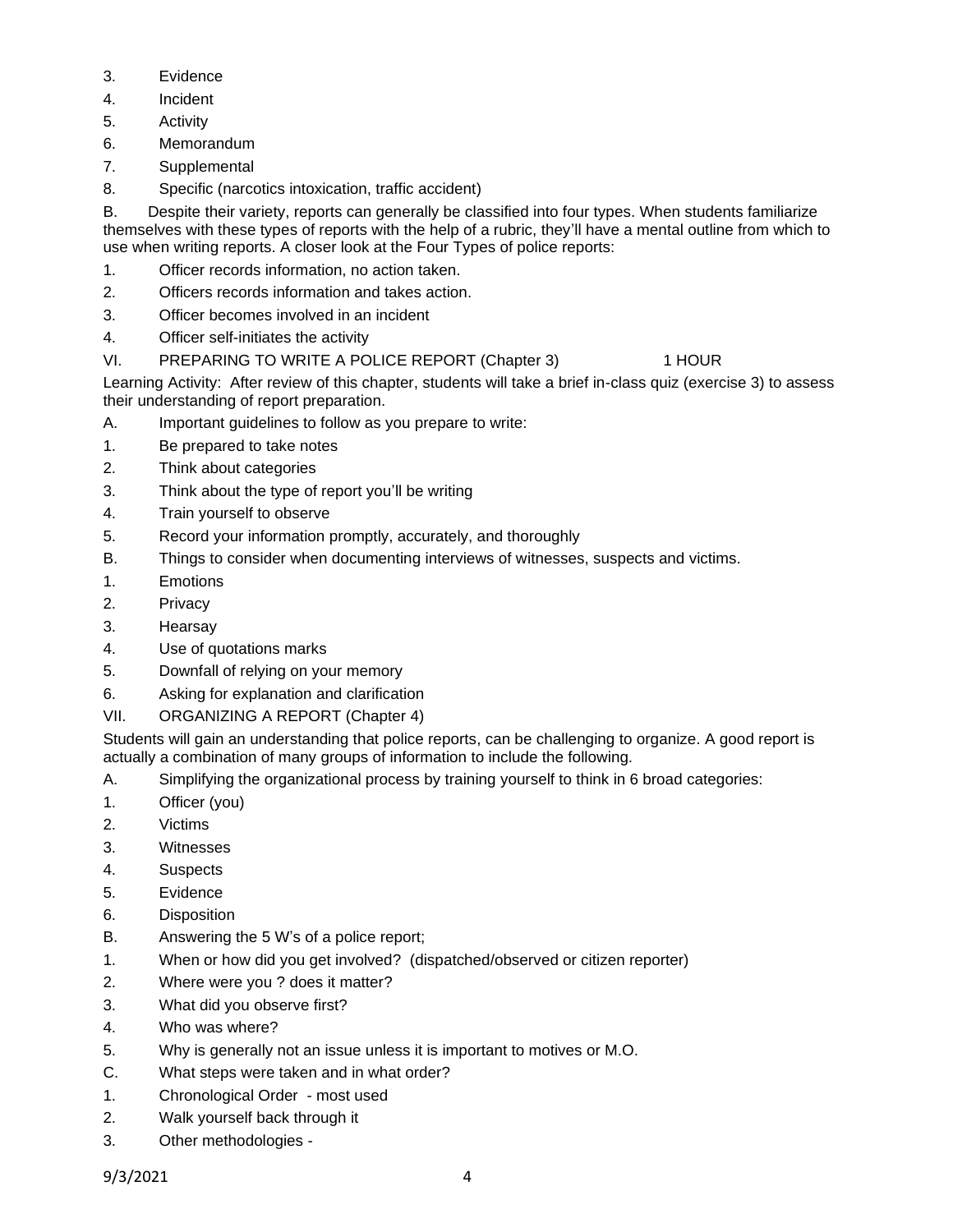- D. What Needs to be Done?
- 1. If you have recounted the event and your actions, then this is all that's left to address.
- 2. Examples of a disposition (a.k.a. closing the report)

(Detectives, forward to D.A. documentation only etc.)

# VIII. NOTE TAKING **3 HOURS**

- A. Brief Notations
- 1. Legible
- 2. Understandable
- 3. Consistent with the report
- 4. Might become a -permanent note/record.
- B. List the types of information that might be included in a note easel exercise for open discussion.
- 1. Brief outline form
- 2. Sketch
- 3. Taping (remember to pre-title, date/time, names on the recording)
- C. Learning Activity: Students will watch a scene (video or role play) and take notes as practice.
- IX. INTERVIEWING

Learning Activity: Students pair-up and interview one another for a report. (each student tells a story to the other - from waking up in the morning to classroom arrival).

- A. This report needs to include:
- 1. Name
- 2. Address
- 3. General physical description within police policy
- 4. The story
- B. The Normal F.I.
- C. Boxes in the Report where to put the information
- 1. Making sure there are no -blanks or misses -
- 2. The use of -N/A -
- D. Discussion of how you interviewed (method of evaluation)
- 1. Ask and listen
- 2. Q and A
- 3. Recheck the information as you go or afterward

4. Verbal and non-verbal responses. (Interviewing Cont.) Non-verbal gestures/facial expression/body language - (sweats, jumpy, etc.) can be important. Differs with the method of the interview - example the telephone interview, written response then Q & A, etc.)

E. Learning Activity: video scenario and writing exercise - After watching a short video scene, half of the class will interview the other as a -witness - to the action. Students will reverse role for interviewer and witness, and view a different scene (repeat the exercise).

The outcomes should include:

- 1. Accurate description of the action
- 2. Accurate description of the perpetrator
- 3. Scene description (buildings/cars/fields etc.)
- 4. May be handwritten (in black ink) or prepared using computer.

F. Method of Evaluation: Students will turn in their written work and instructor will provide feedback on the morning of day 2.

DAY<sub>2</sub>

X. REVIEW OF LESSONS FROM DAY 1 1 HOUR

Instructor will go over lessons from day 1 and return papers with constructive feedback and tips on how to improve note taking and interviews. Students will incorporate this feedback in their final report at the end of day 2.

XI. WRITING A REPORT (Chapter 5) 2 HOURS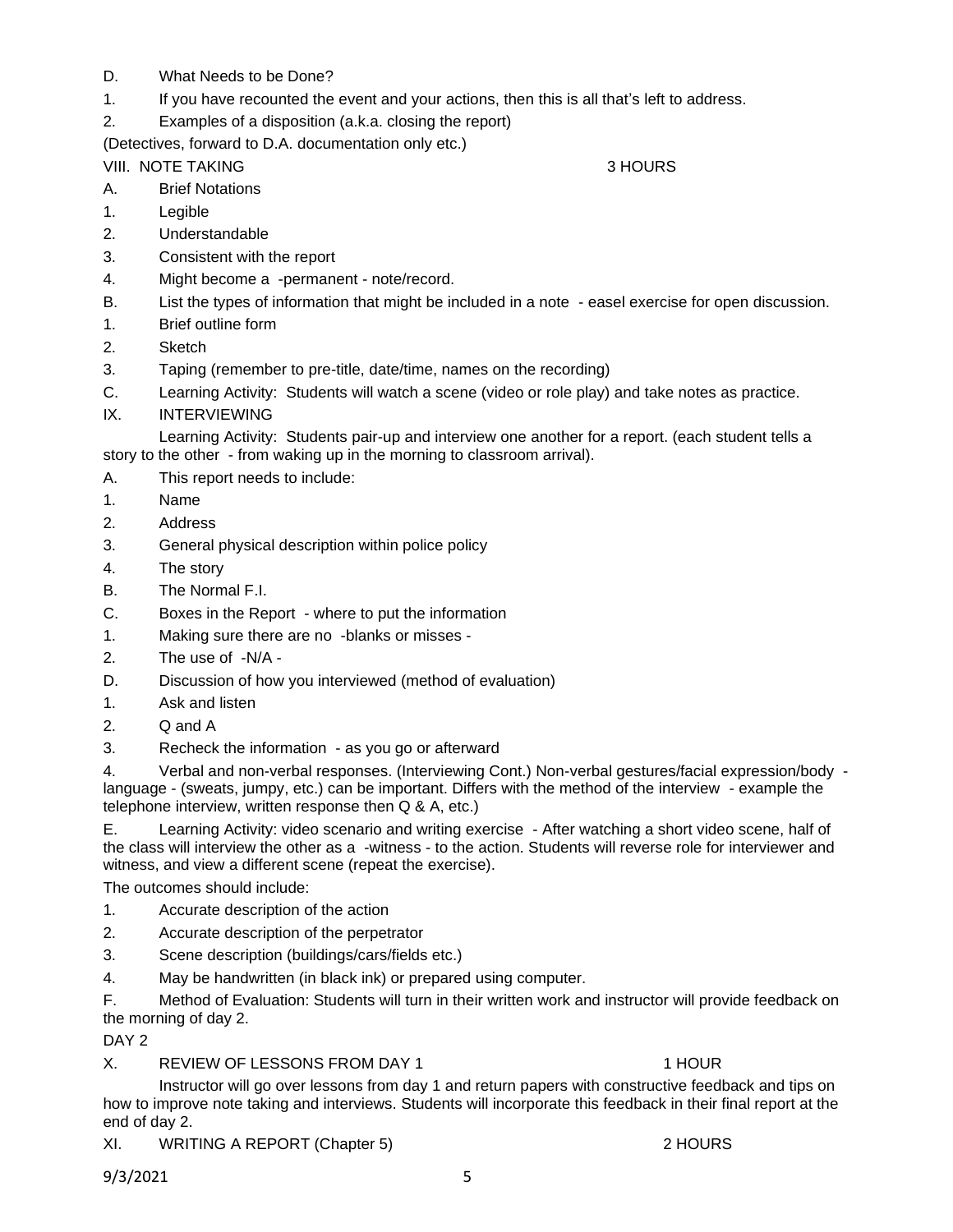Learning Activity: Using information learned from the previous lessons, students will take part in a writing exercise after watching a brief video scenario. Consideration will be given for how to include the following in a report:

- A. How and when to properly use a person's name
- B. Starting the narrative
- C. Benefits of using separate paragraphs
- D. When to use bullets in a narrative

#### XII. WHAT TO OMIT FROM A REPORT (Chapter 8)

Learning Activity: Following this lesson, the group will be asked to use the guidelines from this chapter and rewrite 6 excerpts from police reports. Students will also learn the difference between a passive and active voice and why an active voice is more appropriate in a report. The following will also be excluded from a report:

- A. Opinions
- B. Conclusions
- C. Generalizations
- D. Hunches
- E. Insensitivity
- F. Jargon (cop talk)
- G. Unnecessary Repetition
- XIII. QUOTING EXACT WORDS (Chapter 9)

Students will learn to define the three principles for quoting a witness or suspect

and how and when to properly use quotation marks.

### XIV. BULLET STYLE (Chapter 11)

Students will learn that bullets are an efficient and readable way to organize groups of facts. Lists in bullet form are especially useful in criminal justice reports. Students will compare a traditional paragraph in conventional sentence style to one presented in bullet style

# XV. REPORT NARRATIVE **1 HOUR 1 HOUR**

- A. Narrative should be or have:
- 1. Factual Information
- 2. Concise (length of report and style)
- 3. Accurate to the -story -

#### XVI. SPECIAL AREAS OF THE POLICE REPORT

- A. Evidence Reports
- 1. Must be incorporated in report narrative
- 2. Clarity and consistency are crucial.
- a. When located?
- b. Who located?
- c. What it is? (description)
- d. How Recovered?
- e. How Packaged?
- f. Where stored?
- g. How Marked?
- 3. Counting of US currency requires two people for accountability (Follow your department policy)
- 4. Chain of Custody issues
- 5. Photographs (How many? Of what? By who?)

#### XVII. FINAL REPORT 2 HOURS

Learning Activity: Deliver one video incident to half the class and have them prepare a report.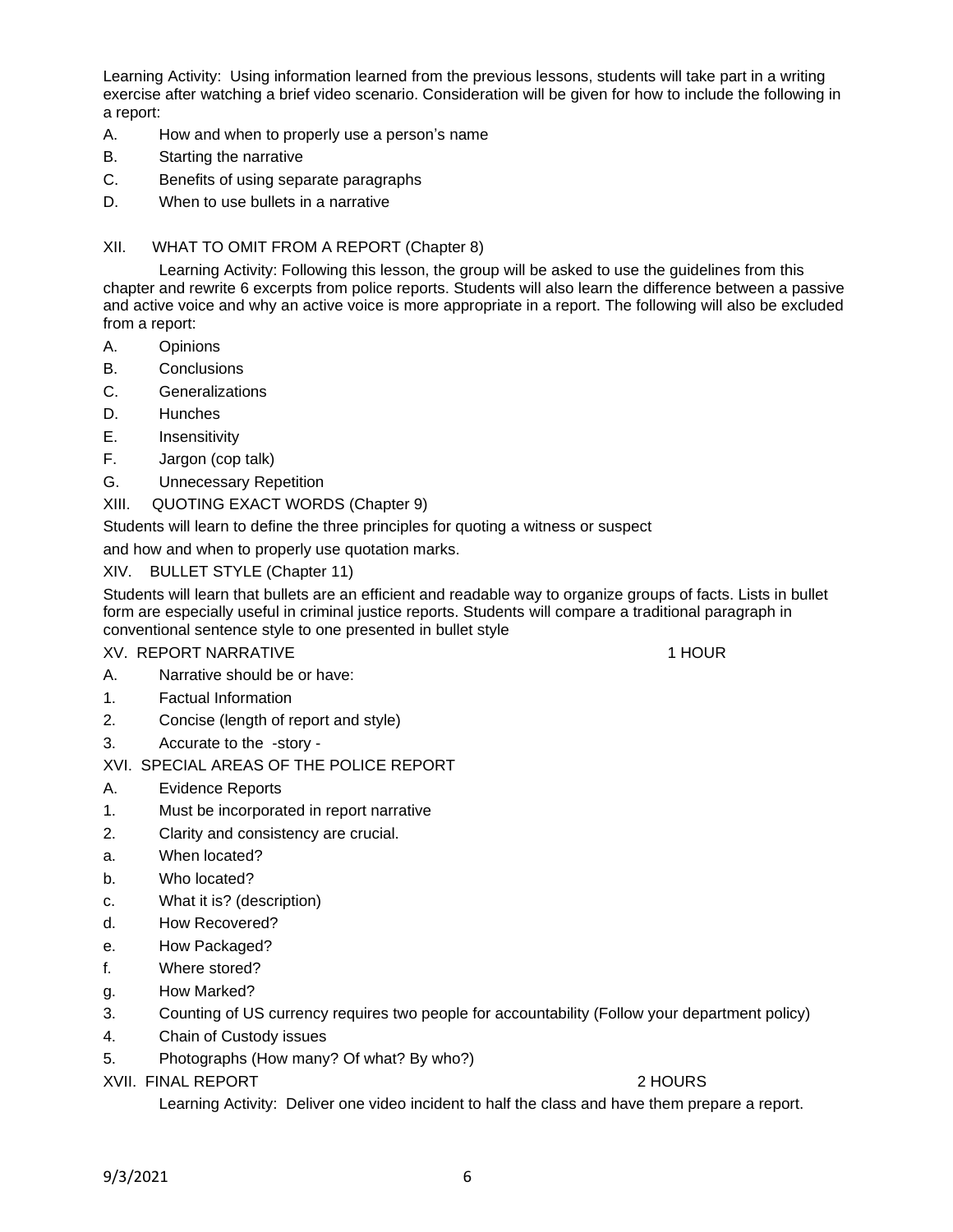A. Dismiss half of the students. Remaining students take notes and complete a report. Viewing students present their written report to the students not viewing the video. Non-viewing students read the report and watch the video. Those students critique the written report documenting missing information and inaccuracies. Students talk about what they envisioned from reading the report and what the video actually showed. Note - Both groups view different videos and write their reports at the same time.

B. Students writing the same report work in small groups to discuss their note taking styles. Facilitate a discussion of different note taking styles.

C. Methods of Evaluation-final discussions and narratives to be evaluated by POST approved instructor using POST standards.

XVIII. CLASS WRAP UP AND EVALUATION 1 1 HOUR

A. Delivery of Post-test to compare with Pre-test results.

- B. Ask for one-thing learned from the two-day course
- C. Verbal critique of class
- D. Instructor critique to be handed out

### **METHODS OF INSTRUCTION:**

Lecture / Lab

# **OUT OF CLASS ASSIGNMENTS:**

Required Outside Hours: 8 Assignment Description: Reading assignments from textbook.

### **METHODS OF EVALUATION:**

Writing assignments Percent of total grade: 80.00 % Students will complete written reports and final discussions and narratives to be evaluated by POST approved instructor using POST standards. Problem-solving assignments Percent of total grade: 20.00 % Class exercises on interview techniques to be evaluated by instructor.

# **REPRESENTATIVE TEXTBOOKS:**

Criminal Justice Report Writing lab manual . Instructor handout,2020. Reading Level of Text, Grade: 12 Dr. Jean Reynolds. Criminal Justice Report Writing. CreateSpace Independent Publishing Platform,2019. ISBN: 978-1470164454 Reading Level of Text, Grade: 12